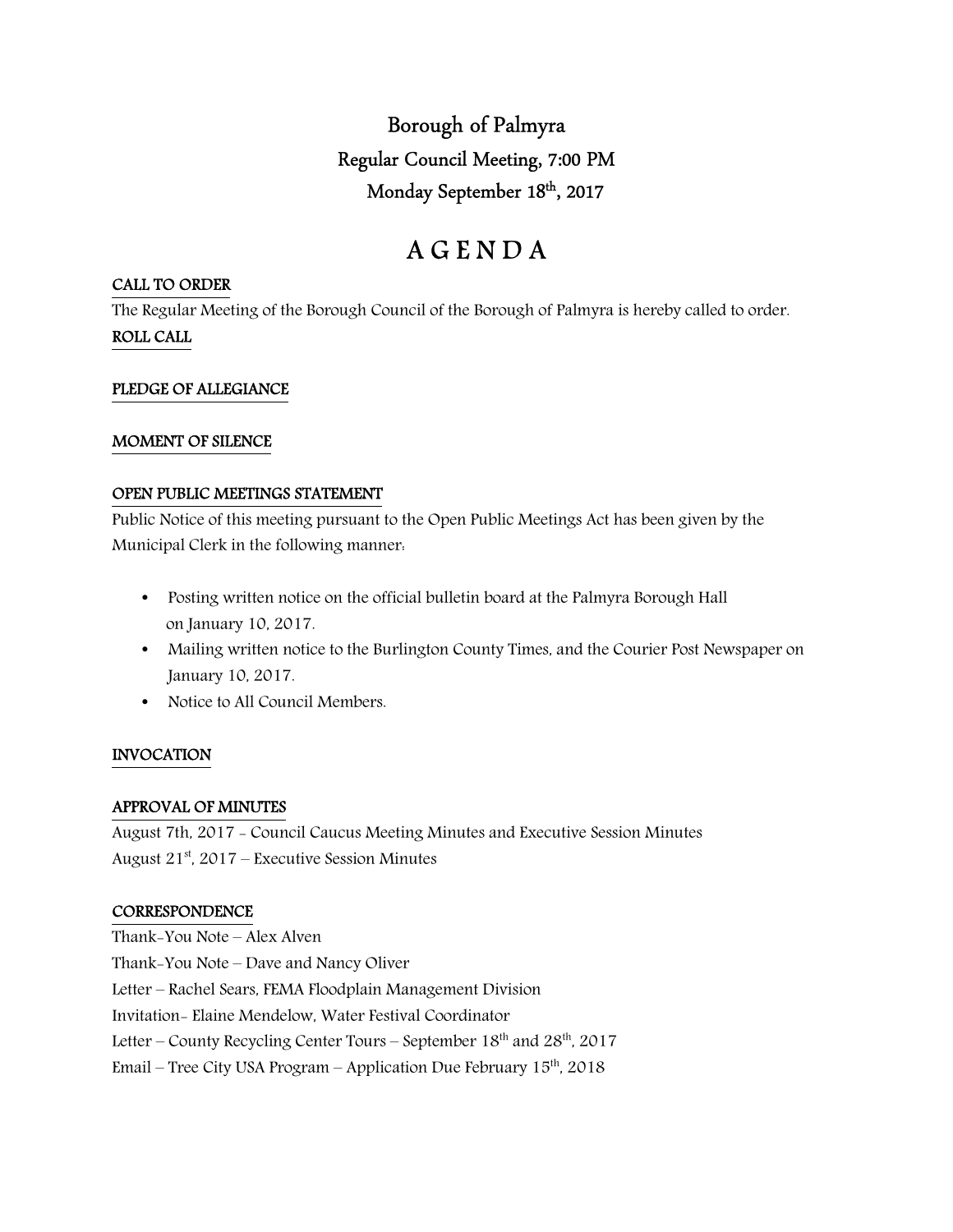# PUBLIC PORTION

This public portion is for discussion on professional updates, resolutions and ordinances listed on the agenda. Please sign in at the podium, state your name and address for the record. Council will give all comments appropriate consideration. Each citizen will be allotted up to five (5) minutes to speak, in order to allow everyone an opportunity to ask questions and express their opinions or concerns. Please direct all comments to the Mayor. Each citizen may only speak once during each public portion.

#### ORDINANCES ON FIRST READING Public Hearing October 16<sup>th</sup>, 2017

Ordinance 2017-11, An Ordinance of the Borough of Palmyra, County of Burlington and State of New Jersey, Establishing an Abandoned Property List in Accordance with N.J.S.A. 55:19-55.

# ORDINANCES ON SECOND READING Public Hearing

Ordinance 2017-09, An Ordinance of The Borough of Palmyra Amending Chapter 126 of the Code of the Borough of Palmyra: Flood Damage Prevention, as adopted via Ordinance 2009-1.

Ordinance 2017-10, An Ordinance of the Borough of Palmyra, in the County of Burlington, State of New Jersey, providing for various capital improvements and related expenses in and for the Borough of Palmyra appropriating \$1,889,000.00 therefor authorizing the issuance of \$1,765,500.00 in General Improvement Bonds or Notes of the Borough of Palmyra to finance the same.

# RESOLUTIONS Consent Agenda

Resolution 2017-198 to Resolution 2017-202 will be enacted as a single motion, if any resolution needs additional discussion it will be removed from the consent agenda and voted on separately.

- Resolution 2017-198, Resolution Appointing Howard Dreby, Kathleen Petitte And Amy Austin As Part-Time Substitute Crossing Guards For The Borough Of Palmyra For 2017 Effective September  $6<sup>th</sup>$ , 2017
- Resolution 2017-199, Resolution Awarding a Contract to Eastern Environmental for the 2017 and 2018 Tree Maintenance Contract Effective August  $1<sup>st</sup>$ , 2017 to December 31 $<sup>st</sup>$ , 2018</sup>
- Resolution 2017–200, Resolution of the Borough of Palmyra, County of Burlington, State of New Jersey, Pursuant to NJSA 52:34-6.2(b)(3) to Enter into a Interlocal Agreement with a Nationally Recognized Cooperative Entity For the Purpose of Purchasing Fire Apparatus.
- Resolution 2017–201, Resolution Authorizing the Payment of Bills for the Month of September 2017 In the Amount of \$1,446,436.65.
- Resolution 2017–202, Resolution Authorizing the Payment of Bills for the Month of September 2017 In the Amount of \$477.00.

# MOTION TO APPROVE TREASURERS REPORTS

• August 2017

# MOTION TO APPROVE SOCIAL PERMIT

• Palmyra Cove Environmental Education Foundation, Inc.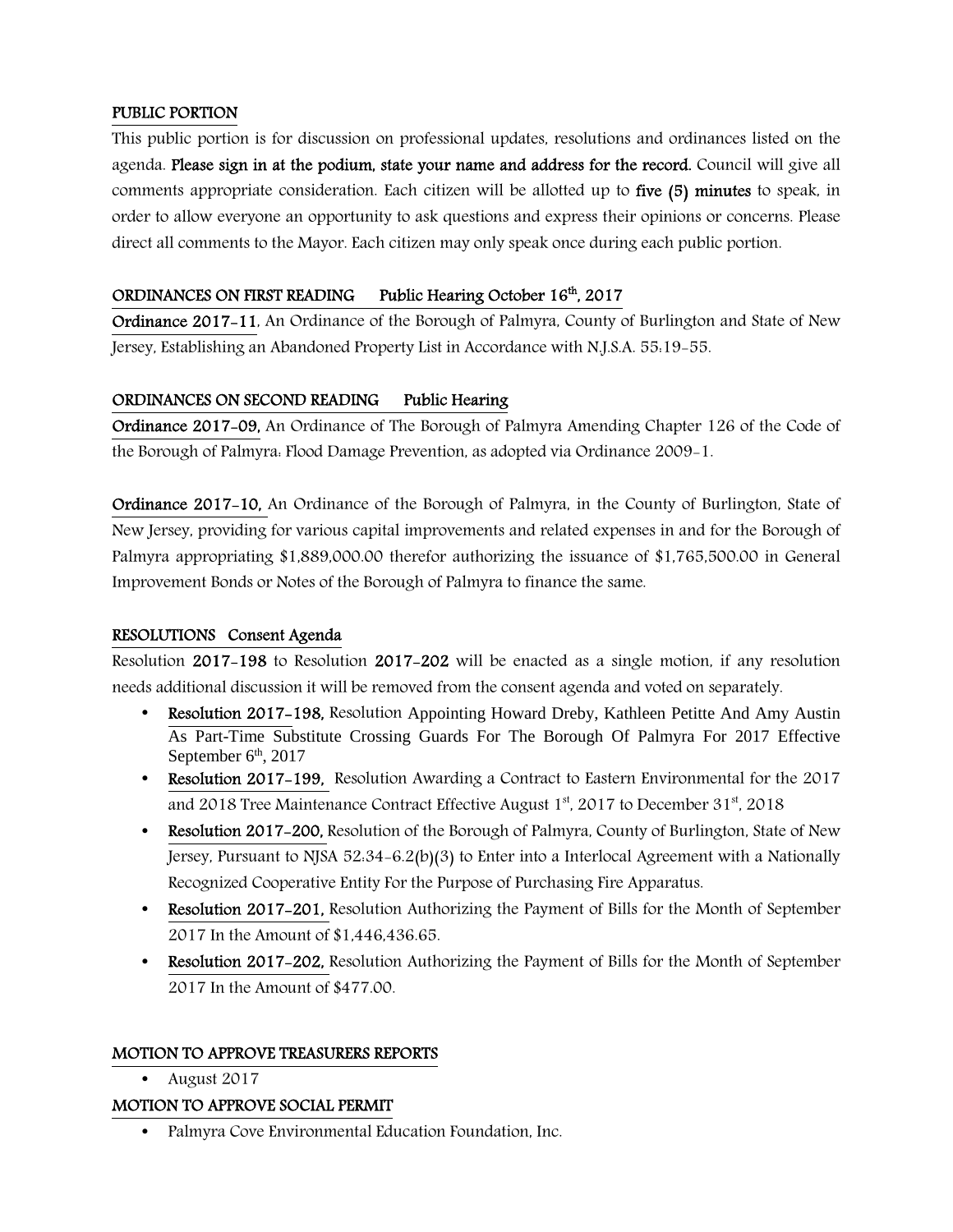# COMMUNITY SPOTLIGHT

- Town Wide Yard Sale September  $23^{\text{rd}}$ , 2017
- Palmyra Fire Department Ladies Auxiliary aiding Hurricane Harvey victims

# DISCUSSION ITEMS

#### NEW Business

- Appointment to fill LUB vacancy
- Palmyra Promenade Project Maser Consulting

Project Completion and Grand Opening

- Additional plantings (\$525.00 change order)
- Waterfront Development Permit additional requirements & fees
- New Police hires
- 40 Mayors/40 Developers Networking Exchange October  $13<sup>th</sup>$ , 2017
- Municipal Tax Lien Properties ( nine vacant lots)
	- Foreclosed Property Checklist
	- EJIF Environmental Evaluations
- Palmyra Housing Rehab Program/ Subordination Request Block 121 Lot 16

# OLD Business

- Palmyra Police Association/CBA Negotiations PSC Meeting with PPA September  $22<sup>nd</sup>$ , 2017
- Tony's Barbershop Mural
- Temple Blvd. No Truck Signage Shave Bumps
- Fuel Storage/Distribution Project; BCBC potential Shared Service CME
- PSE&G / Nelson Tree Service Tree Trimming concerns. Solicitor's letter Meeting with PSE&G on September 13<sup>th</sup>, 2017

# ADMINISTRATOR REPORT

- Volunteer Policy/Accident Coverage Insurance Effective September  $1<sup>st</sup>$ , 2017
- Community Center Scheduling Assistants (2)
- NJ DEP, Water Compliance Settlement Agreement (2 missed tests)
- Noise Complaints-Philadelphia
- Court Room Video Conferencing

# COMMITTEE REPORTS

PUBLIC COMMENT Please sign in at the podium and state your name and address for the record. Council will give all comments appropriate consideration. Each citizen will be allotted up to five (5) minutes to speak, in order to allow everyone an opportunity to ask questions and express their opinions or concerns. Please direct all comments to the Mayor. Each citizen may only speak once during each public portion.